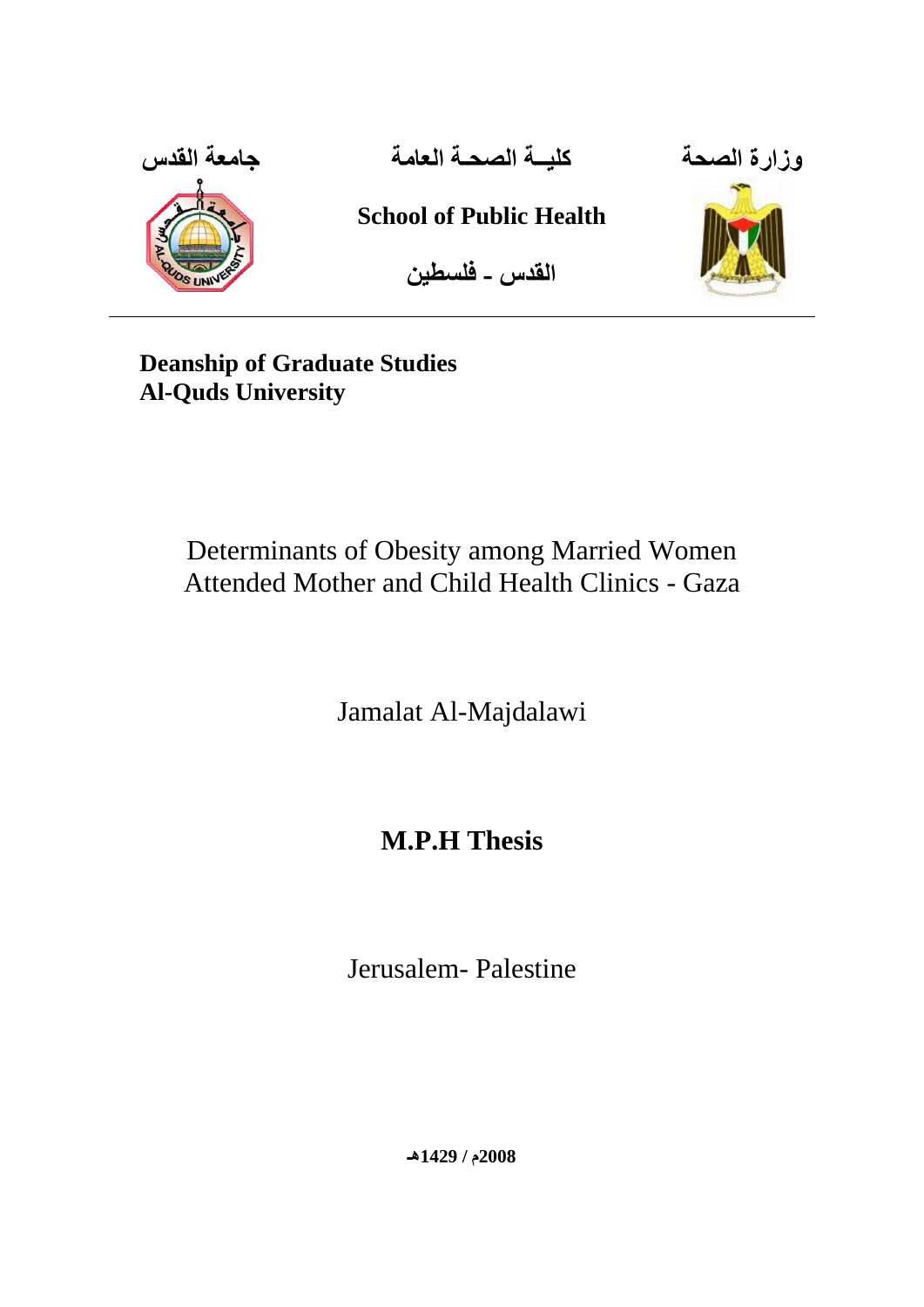Determinants of Obesity among Married Women Attended Mother and Child Health Clinics - Gaza

# **Prepared By:**

# Jamalat Yousef Al-Majdalawi

# BSN- Islamic University- Palestine

# **Supervisor: Dr. Yehia Abed**

Associated Professor, School of Public Health Al- Quds University

A thesis Submitted in Partial fulfillment of requirements for the Degree of Master of Public Health Al- Quds University

**2008م / 1429هـ**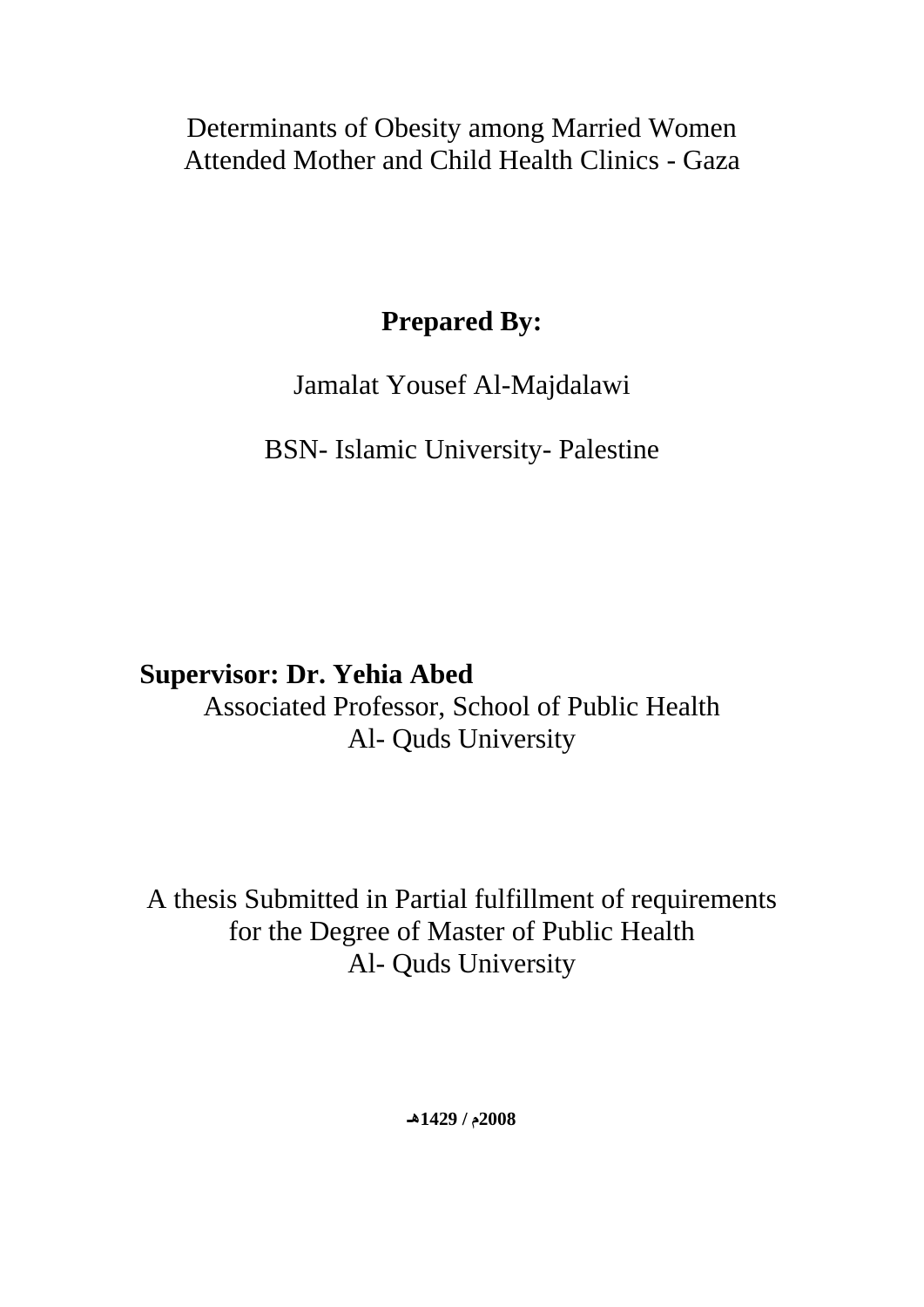# *Dedication*

*To all Palestinians women who sacrifice every day for their children and family lives*

*I dedicate this study*

**To my parents……,** 

**To my sisters………,** 

**To my brothers…….,** 

*Who taught me that education is power and woman's greatest protection. Without their support this work could not have been done*

*Jamalt Al-Majdalawi*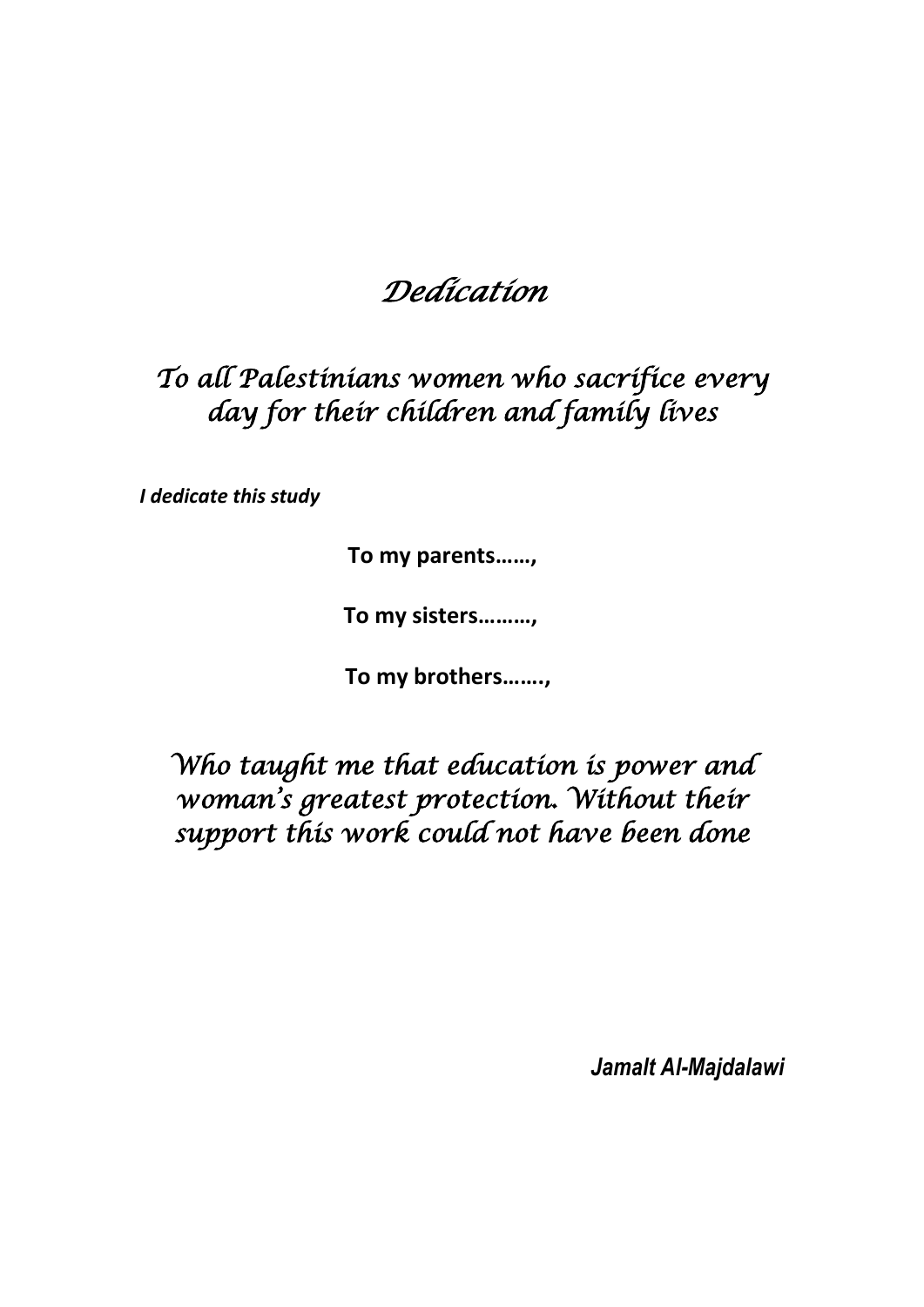### **Declaration**

*I certify that this thesis submitted for the degree of Master is the result of my own research, except where otherwise acknowledged, and that this thesis (or any part of the same) has not been submitted for a higher degree to any other university or institution.* 

Signed: …………………………………..

 *Jamalt Yousef Al-Majdalawi*

Date: April-2008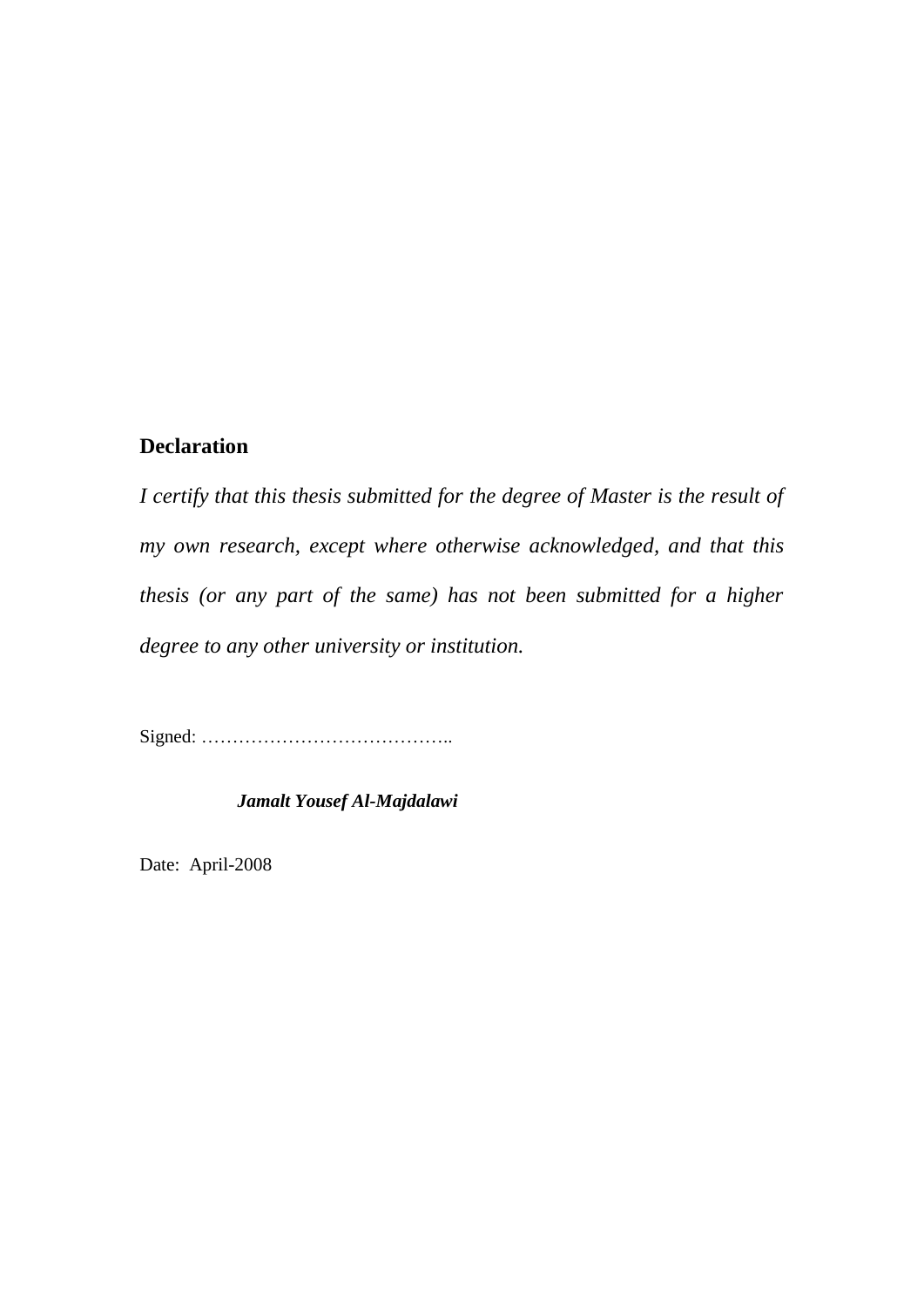### **Acknowledgement**

I would like to express my deep gratitude to Dr Yehia Abed for his inspiration, guidance, and energetic commitment to my research. I would like to thank him for his unlimited support and encouragement.

I would like to thank all academic and administrative staff of the school of public health for their guidance and support. A special word of thank for Mr Saadi Abu Awad and Dr Bassam Abu Hamad for teatching us the concepts of research techniques.

I would appreciate Dr Riyad Awad and all Palestinian Health Information staff for their support and encouragement. Special thank for Mr Salah Abu Samaan, Mr Saleh Al deques, Mrs Leena El Saqqa, and Miss Rana Al Wali.

My thanks to all experts, who helped me in reviewing the questionnaire. In addition, I would like to thank Mr. Basheer Abuelaish, who helped me in GI analysis.

I would like to thank all the women for their willingness to participate in this study.

Finally but importantly, my appreciate and love go to my sister and friend Nissreen Al- Majdalawi who assisted me to collect and review the data.

*Jamalat Al- Majdalawi*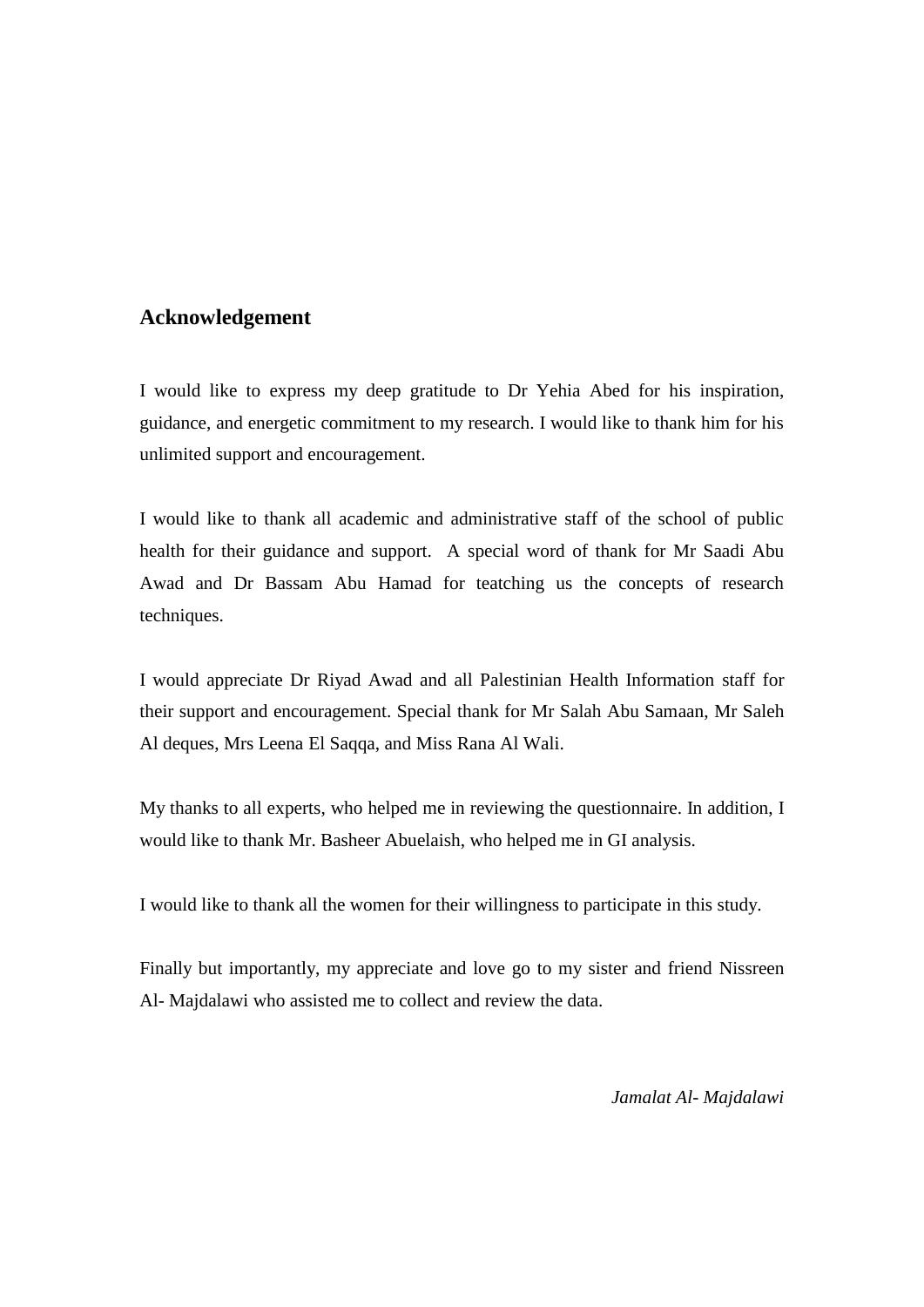### **Abstract**

*Universally, obesity is a rapidly increasing concern among women and men particularly in the Middle East countries. It has serious effects on the development and evolution of the non-communicable diseases. This cross-sectional study was carried out to assess the prevalence of obesity and to identify its potential associated factors among women attending Mother Child Health Services in Gaza Strip in order to provide basis for future interventions. The widely recommended-World Health Organization Body Mass Index was used as a standard for defining obesity.* 

*The largest clinics in each governorate were selected (total 10 clinics), and proportional systematic random sample from women attending the United Nations and Relief Agency and the Ministry of Health clinics was taken. A sum of 350 women were included with a response rate of 96.8%. Data collected through a self-constructed, face to face interviewed-questionnaire. Additionally, standardized measurements of women height and weight were taken.* 

*The study illustrates that the prevalence of obesity is 31.9 % among women surveyed. The prevalence of obesity seems to be higher among refugee's women (33.6%) than their non-refugee counterparts (27.2%). The highest prevalence was reported in Middle Zone (46%) and the lowest in Gaza City (22.6%). This could be related to the demographic characteristics of the women surveyed. It is worth noting that about 33% of the obese women were not aware about the concerned problem.* 

*The findings reveal no statistically significant associations between obesity and mothers' nutritional knowledge. On the other hand, women who eat more when they are stressed, are more at risk for developing obesity than others. Obesity was positively associated with the age of women, number of pregnancies, number of deliveries, the length of the interval period between pregnancies and being nonlactated women. Furthermore, strong positive relationships between the presence of family history of obesity and the development of obesity was revealed. In contrary, there is an inverse relationship between obesity and the level of mothers' education.* 

*Additionally, the presence of chronic diseases and taking relevant medications are positively associated with obesity. Surprisingly, positive associations were found between obesity and physical activities. This finding necessitates further in-depth enquiry.*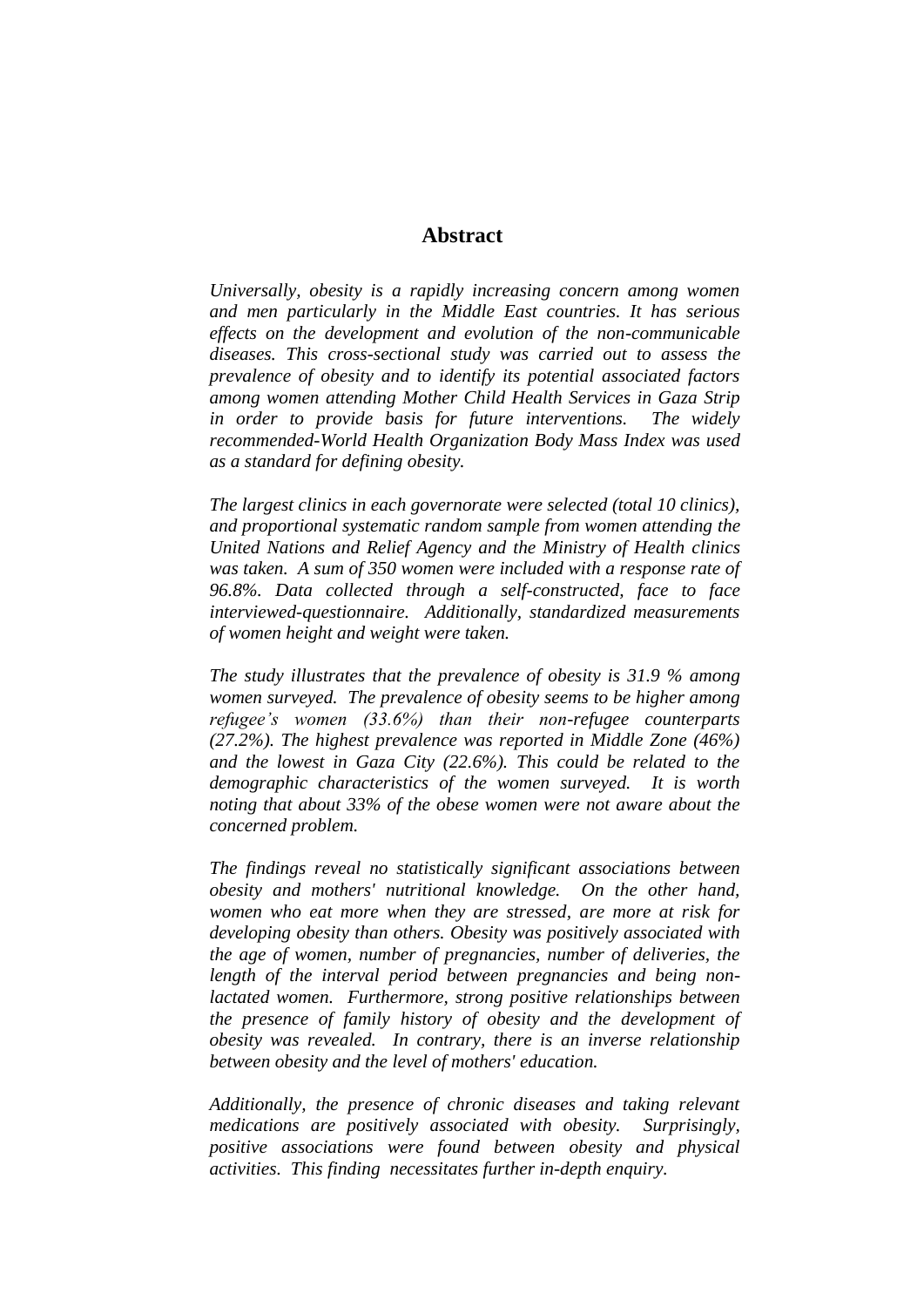*This study provides first-hand data on the prevalence of obesity in Gaza Strip among women and its associated factors. The researcher recommends further larger sample community-based studies.* 

### **ملخص الدراست**

السمنة هي من أهم أمر اض العصر الحالي و المنتشر ة حالياً بشكل و اضح و التي قد تكون سبباً و اضح ًا لحدوث كثيرٍ من الأمراض الغير معدية والوفاة منها. تهدف هذه الدراسة إلى معرفة العوامل المصاحبة للسمنة ووضع التوصيات اللازمة

**أهداف الدراست الخاصت:**

- معرفة معدل انتشار السمنة بين السيدات المتز وجات
- فلحص العلاقة بين حدوث السمنة والظروف الاقتصادية والاجتماعية
	- فحص العلاقة بين تاريخ الصحة الإنجابية و علاقتها بحدوث السمنة
		- فحص العلاقة بين النشاط الجسماني وعلاقته بحدوث السمنة
- فحص المعرفة والتوجهات والممارسات التغذوية ودورها في حدوث السمنة
	- استخلاص التوصيات المناسبة للحد من انتشار السمنة

**عينت الدراست:**

تم اختيار عينة نسبية لتحديد عدد السيدات من كل محافظة، واختار الباحث العيادات المركز ية في مر اكز الر عاية الأولية التابعة لوز ار ة الصحة ووكالة غوث وتشغيل اللاجئين في كل محافظة، وتم استخدام عبنة عشوائبة منظمة لاختبار السبدات من كل عبادة شملت الدر اسة 350 سبدة و كانت نسبة الاستجابة حوالي 96.8 %.

#### **جمع المعلوماث:**

جمعت الاسنبانة بطريقتين، الأولى من خلال تعبئة الاسنبانة المخصصة لهدا الغرض، والثانية هي قياس الوزن والطول لكل سيدة في الدر اسة. استخدم الباحث كتلة الجسم لتعريف السمنة بين السيدات **تحليل البياناث:**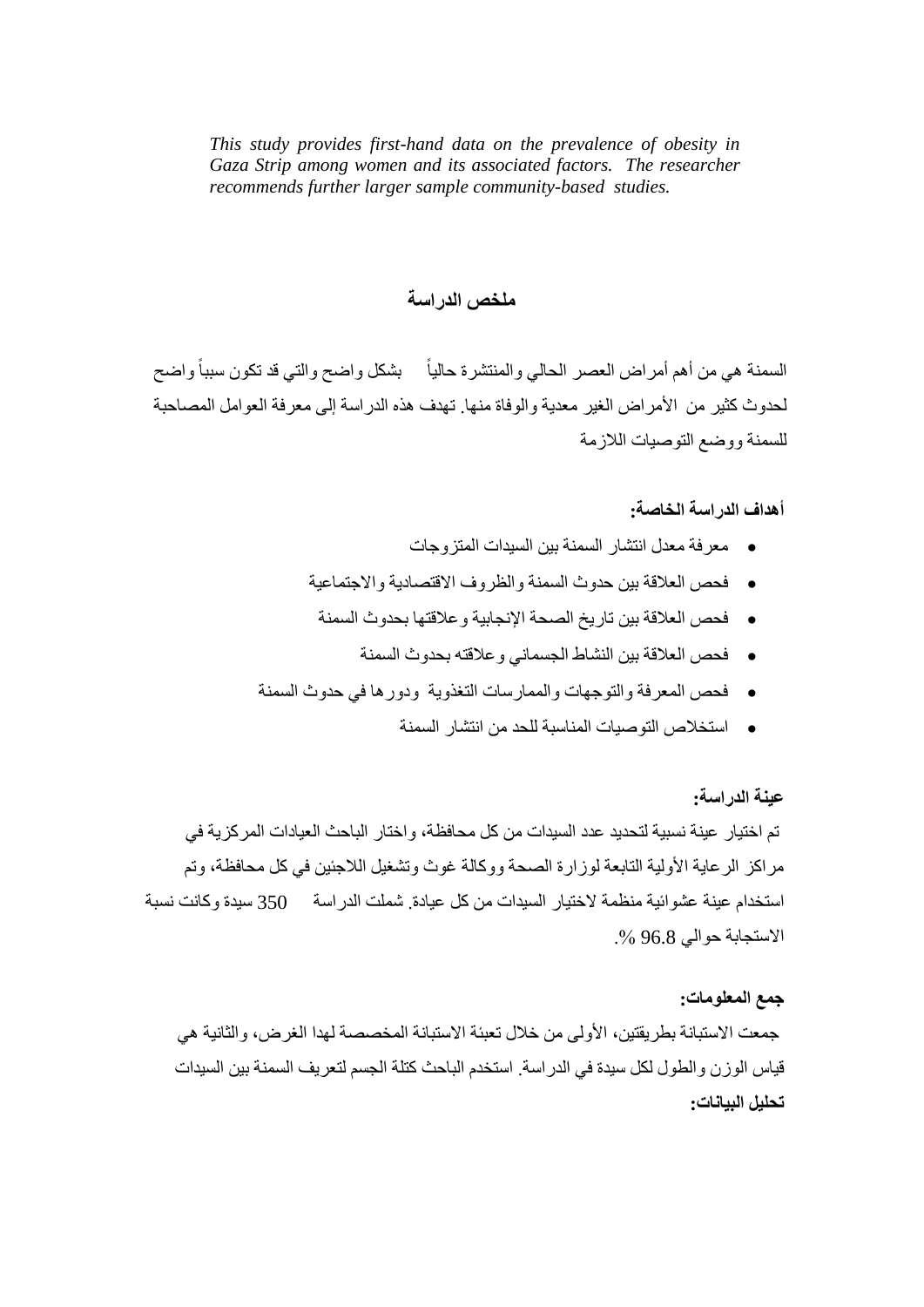تم استخدام البرنامج الإحصائي " SPSS" لمعالجة البيانات إحصائيا وتم اختبار النتائج باستخدام -Chi sequre واختبار T- test و اختبار معامل تحليل التباين أحادي الجانب " ANOVA" لفحص العلاقة بين المتغير ات.

**نتائج الدراست:** بينت نتائج هذه الدراسة وجود معدل انتشار واسع للسمنة بين السيدات في قطاع غزة بصل إلى هي31,9 ، وكانت نسبة السمنة أعلى بين السيدات اللاجئات, وكذلك أوضحت النتائج أن أعلى معدل للسمنة كان في المحافظة الوسطى (46%)، وأقل معدل كان في مدينة غزة (22,6%). في هذه الدراسة تم التعرف على العديد من العوامل التي تساعد على حدوث السمنة والتي كان لها دلالة إحصائية عالية:

- أظهرت الدر اسة أن زيادة عمر ِ السيدة له علاقة ايجابية ومباشرة بحدوث السمنة فكلما ز اد العمر كلما زادت نسبة السمنة.
- كما أظهرت أن زيادة عدد مرات ا لحمل والو لادة له علاقة ابجابية بحدوث السمنة وكذلك طول الفتر ة الزمنية بين الحمو لات.
	- أظهرت الدر اسة أن معدل انتشار السمنة كان أعلى بين السيدات الغير مر ضعات.
	- كما أظهرت الدراسة أن وجود أقرباء بعانون من السمنة من العوامل التي لها علاقة مباشرة وذات دلالة إحصائية بحدوث السمنة، كما أن السيدات اللواتي بعانين من الأمر اض المزمنة عرضنة أكثر لزبادة الوزن و السمنة
	- تبين من خلال الدر اسة أن 33% من السيدات اللواتي يعانين من السمنة غير مدر كات لهذه المشكلة ، ونبين أيضا أنه لا توجد علاقة ذات دلالة احصائية بين المعرفة النغذوية وحدوث السمنة ومن بين الممار سات التغذوية تبين أن السيدات اللواتي يأكلن في حالة التوتر النفسي أكثر عرضنة للسمنة
- أظهرت الدراسة أيضـاً أن النشاط الجسماني له علاقة ايجابية ومباشرة بحدوث السمنة، وهذا قد يعود إلى أن غالبية السيدات يمار سن الرياضة بعد حدوث السمنة

**التوصياث: توصياث عامت:**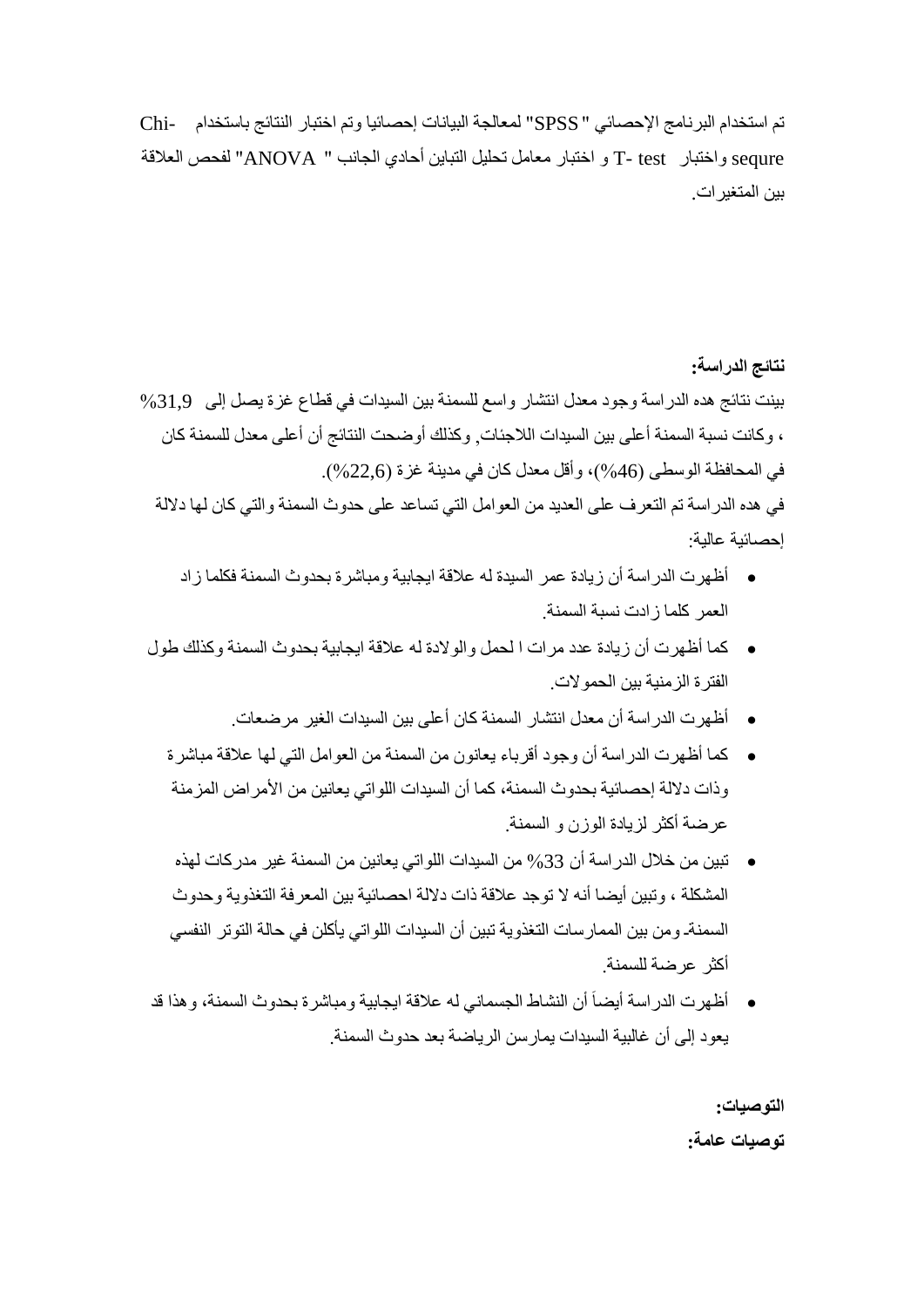تعزيز التثقيف الصحي ونشر الوعي التغذوي بين السيدات ـ التعريف بالسمنة وأثرها على الوضع الصحي، بالإضافة إلى تدريب السيدات على طرق قياس السمنة وتحديدها ومتابعة ذلك باستمرار، وأوصىي الباحث على أهمية تشجيع النشاط الجسماني ومحاولة التجهيز و توفير الأماكن اللازمة نزنكة

### **توصياث بحثيت:**

اجراء دراسة أخرى بعينة أكبر وأشمل ( Community based study ) لتوثيق نتائج هذه الدراسة، بالإضافة إلى إجراء دراسات مستقلة تهدف لدراسة تأثير بعض المتغيرات في السمنة خاصنة النشاط الجسماني و علاقة المعرفة والتوجهات والممارسات التغذوية بالسمنة

### **Table of Contents**

| <b>Declaration</b>           |      |
|------------------------------|------|
| <b>Acknowledgements</b>      | ii   |
| <b>Abstract</b>              | iii  |
| <b>Summary (Arabic)</b>      | iv   |
| <b>Contents</b>              | vi   |
| <b>List of tables</b>        | X    |
| List of figures              | xi   |
| <b>List of annexes</b>       | xii  |
| <b>List of abbreviations</b> | xiii |
| <b>Definitions</b>           | xiv  |

| Chapter $(1)$ | <b>Introduction</b>                                    | Page |
|---------------|--------------------------------------------------------|------|
|               | Introduction                                           |      |
| 1.1           | Problem statement                                      | 3    |
| 1.2           | Justification of the study                             | 3    |
| 1.3           | Overall goal                                           | 5    |
| 1.4           | Specific objectives                                    |      |
| 1.5           | Research questions                                     |      |
| 1.6           | Context of the study                                   | 6    |
| 1.6.1         | Demographic context                                    | 6    |
| 1.6.2         | Economic context                                       | 8    |
| 1.6.3         | Health system context                                  | 9    |
| 1.6.4         | <b>Health</b> indicators                               | 10   |
| 1.6.5         | Overview of Palestinian women and their health context | 11   |

### **Chapter (2) Literature Review**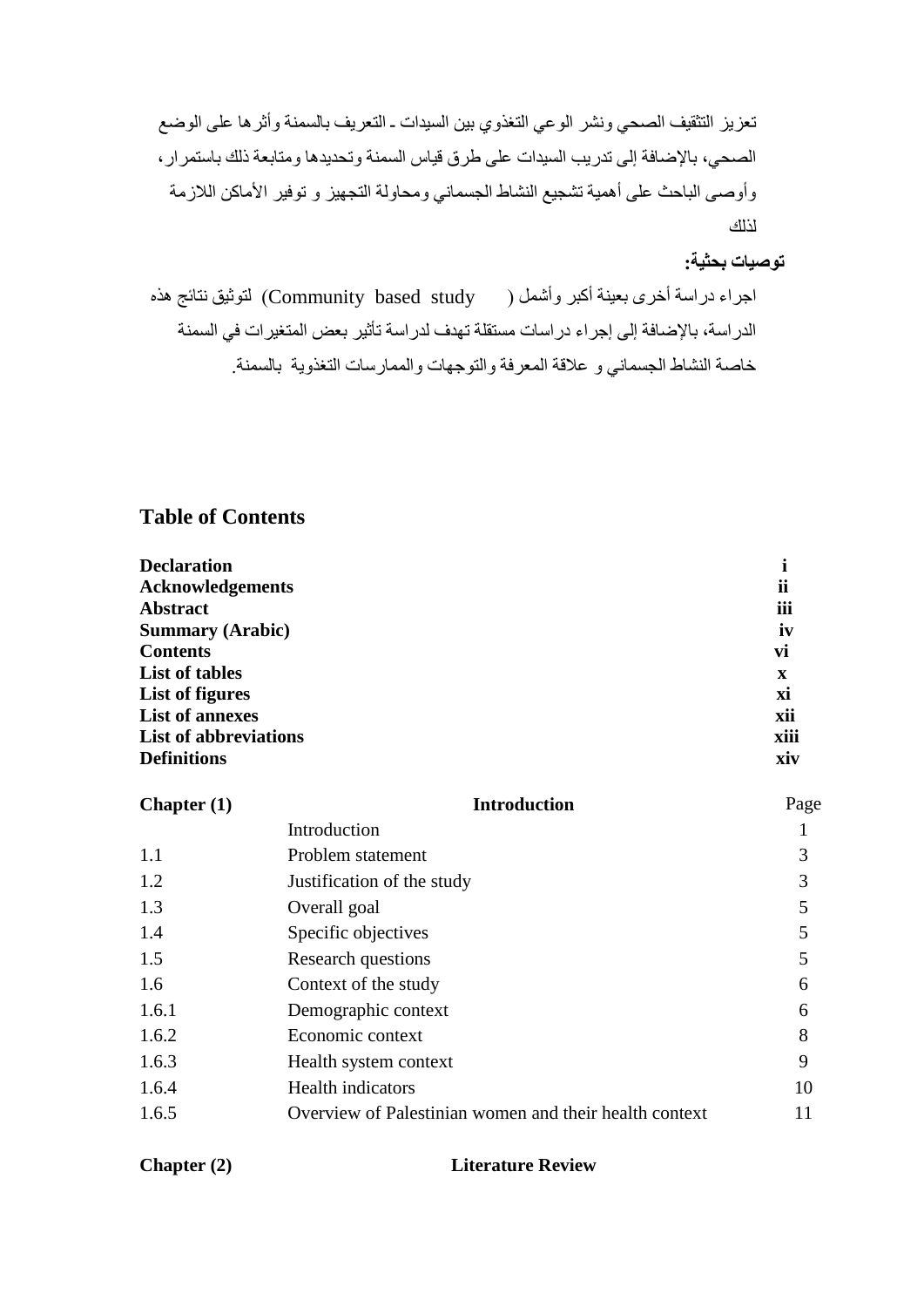| 2.1         | Definition of obesity                                  | 13 |
|-------------|--------------------------------------------------------|----|
| 2.2         | Classification of obesity                              | 14 |
| 2.3         | Health consequence of obesity                          | 14 |
| 2.3.1       | Cardiovascular diseases and obesity                    |    |
| 2.3.2       | Diabetes mellitus and obesity                          |    |
| 2.3.3       | Obesity and cancer                                     | 19 |
| 2.3.4       | Obesity and osteoarthritis                             | 19 |
| 2.4         | The economic cost of obesity                           | 20 |
| 2.5         | Prevalence of obesity                                  | 21 |
| 2.5.1       | Global prevalence of obesity                           | 22 |
| 2.5.2       | Prevalence of obesity in EMRO countries                | 23 |
| 2.5.3       | <b>Obesity in Palestine</b>                            | 24 |
| 2.6         | Contributing risk factors for obesity                  | 25 |
| 2.6.1       | Socioeconomic status                                   | 25 |
| 2.6.1.1     | Level of education                                     | 26 |
| 2.6.1.2     | Obesity and age                                        | 27 |
| 2.6.1.3     | Marital status                                         | 27 |
| 2.6.2       | Parity                                                 | 28 |
| 2.6.3       | Psychological factors                                  | 29 |
| 2.6.4       | Genetics factor                                        | 31 |
| 2.6.5       | Drug                                                   | 32 |
| 2.6.6       | Physical activity                                      | 32 |
| 2.7         | <b>Nutritional KAP</b>                                 | 34 |
| 2.7.1       | Dietary practice                                       | 34 |
| 2.7.2       | Nutritional Knowledge                                  | 35 |
| 2.7.3       | Nutritional attitude                                   | 36 |
| Chapter (3) | <b>Conceptual Frame work</b>                           |    |
| 3.1         | Conceptual Framework for Determinants of obesity among | 38 |
|             | women                                                  |    |
| 3.1.1       | Socio-demographic factors                              | 38 |
| 3.1.2       | Medical history                                        | 38 |
| 3.1.3       | Reproductive profile                                   | 39 |
| 3.1.4       | Physical activities                                    | 39 |
| 3.1.5       | <b>Nutritional KAP:</b>                                | 40 |
| 3.2         | <b>Theoretical Diagram of Conceptual Framework</b>     | 41 |
| Chapter (4) | <b>Methodology</b>                                     |    |
| 4.1         | Study design                                           | 42 |
| 4.2         | Setting of the study                                   | 43 |
| 4.3         | The study population                                   | 43 |
| 4.4         | Sample size                                            | 43 |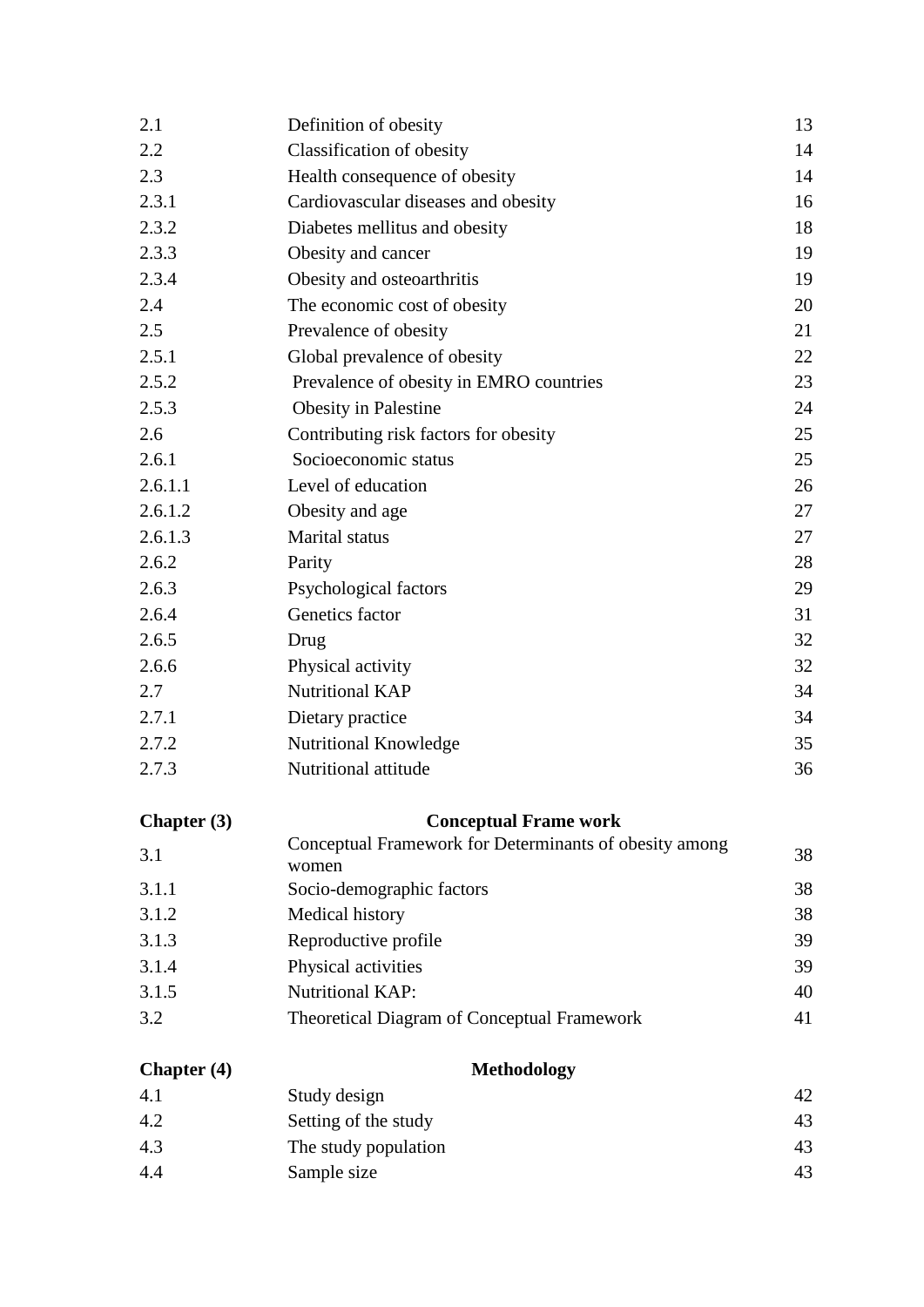| 4.5.1<br>Inclusion criteria<br>4.5.2<br>Exclusion criteria<br>4.6<br>Sample process<br>4.7<br><b>Research instruments</b><br>4.7.1<br>Questionnaire<br>4.7.2<br>Anthropometric measurement<br>4.8<br>Validity and reliability<br>4.8.1<br>Validity of the instrument<br>4.8.2<br>Reliability of the instrument<br>4.9<br>Data collection<br>4.10<br>Response rate<br>4.11<br>Data entry and statistical analysis<br>4.12<br>Pilot study<br>4.13<br>Ethical consideration<br>4.14<br>Limitations of the study | 4.5 | Eligibility criteria | 43 |
|--------------------------------------------------------------------------------------------------------------------------------------------------------------------------------------------------------------------------------------------------------------------------------------------------------------------------------------------------------------------------------------------------------------------------------------------------------------------------------------------------------------|-----|----------------------|----|
|                                                                                                                                                                                                                                                                                                                                                                                                                                                                                                              |     |                      | 43 |
|                                                                                                                                                                                                                                                                                                                                                                                                                                                                                                              |     |                      | 44 |
|                                                                                                                                                                                                                                                                                                                                                                                                                                                                                                              |     |                      | 44 |
|                                                                                                                                                                                                                                                                                                                                                                                                                                                                                                              |     |                      | 44 |
|                                                                                                                                                                                                                                                                                                                                                                                                                                                                                                              |     |                      | 45 |
|                                                                                                                                                                                                                                                                                                                                                                                                                                                                                                              |     |                      | 45 |
|                                                                                                                                                                                                                                                                                                                                                                                                                                                                                                              |     |                      | 45 |
|                                                                                                                                                                                                                                                                                                                                                                                                                                                                                                              |     |                      | 45 |
|                                                                                                                                                                                                                                                                                                                                                                                                                                                                                                              |     |                      | 47 |
|                                                                                                                                                                                                                                                                                                                                                                                                                                                                                                              |     |                      | 47 |
|                                                                                                                                                                                                                                                                                                                                                                                                                                                                                                              |     |                      | 47 |
|                                                                                                                                                                                                                                                                                                                                                                                                                                                                                                              |     |                      | 48 |
|                                                                                                                                                                                                                                                                                                                                                                                                                                                                                                              |     |                      | 48 |
|                                                                                                                                                                                                                                                                                                                                                                                                                                                                                                              |     |                      | 49 |
|                                                                                                                                                                                                                                                                                                                                                                                                                                                                                                              |     |                      | 49 |

### **Chapter (5) Results**

| 5.1     | <b>Descriptive statistics</b>                           | 50 |
|---------|---------------------------------------------------------|----|
| 5.1.1   | Characteristics of the study population                 | 50 |
| 5.1.2   | Maternal characteristic and reproductive health profile | 55 |
| 5.1.3   | Medical history                                         | 57 |
| 5.1.4   | Women nutritional KAP                                   | 59 |
| 5.1.4.1 | Nutritional knowledge                                   | 59 |
| 5.1.4.2 | Nutritional attitude                                    | 61 |
| 5.1.4.3 | Nutritional practice                                    | 63 |
| 5.1.5   | Physical activity                                       | 65 |
| 5.1.6   | Body mass index (BMI                                    | 66 |
| 5.2     | <b>Inferential statistic</b>                            | 70 |
| 5.2.1   | Socio-demographic factors                               | 70 |
| 5.2.2   | Reproductive health                                     | 73 |
| 5.2.3   | Medical variables                                       | 77 |
| 5.2.4   | <b>Nutritional KAP</b>                                  | 79 |
| 5.2.4.1 | Dietary practice                                        | 79 |
| 5.2.4.2 | Nutritional knowledge                                   | 84 |
| 5.2.4.3 | Women attitudes                                         | 85 |
| 5.2.5   | Physical activity                                       | 77 |

| Chapter(6) | <b>Discussion</b>                 |    |
|------------|-----------------------------------|----|
| 6.1        | Prevalence of obesity             | 89 |
| 6.2        | Socio-demographic characteristics | 90 |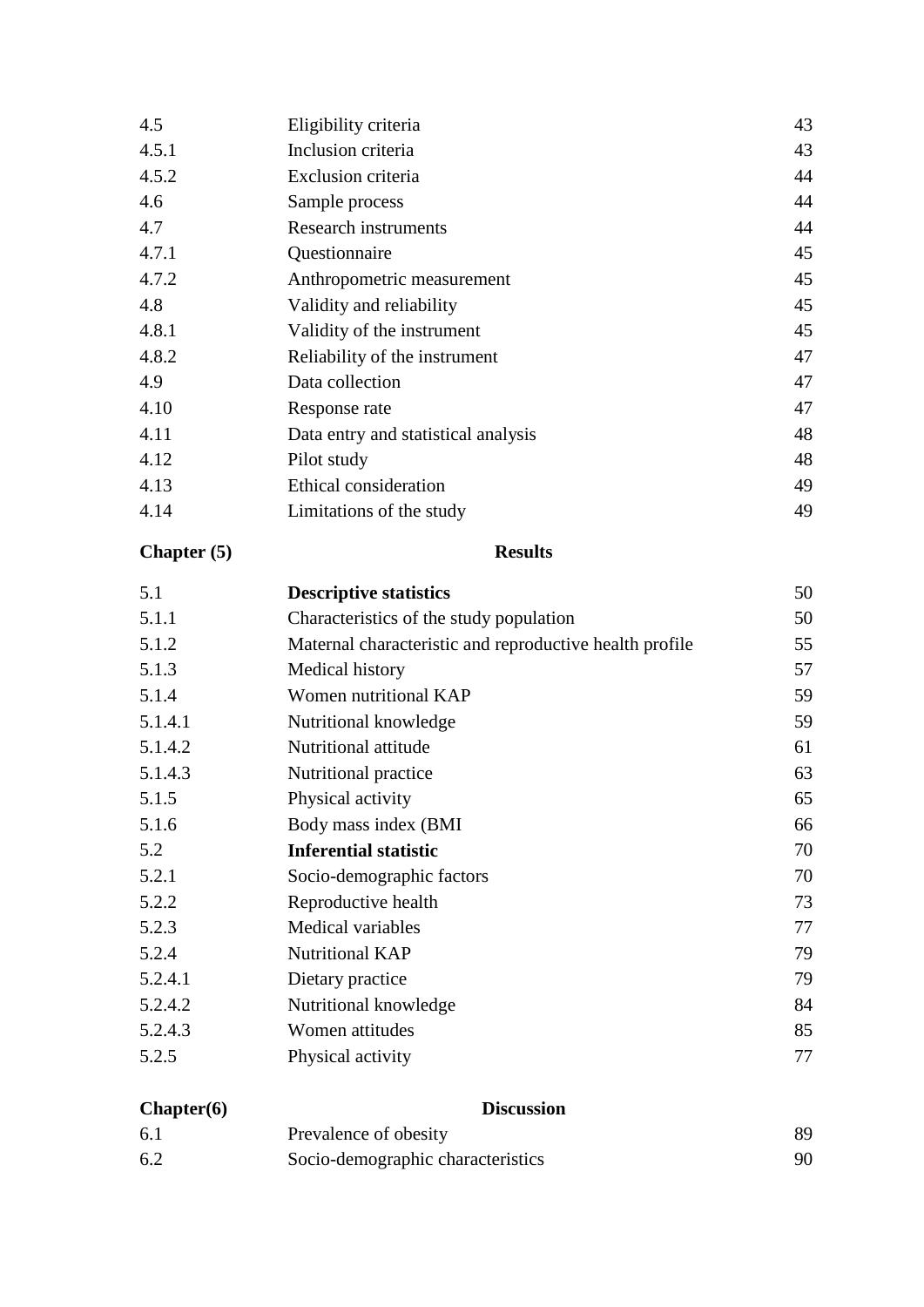| 6.2.1 | Citizenship              | 90 |
|-------|--------------------------|----|
| 6.2.2 | Women age                | 91 |
| 6.2.3 | Education                | 93 |
| 6.2.4 | <b>Employment status</b> | 93 |
| 6.2.5 | Income                   | 94 |
| 6.3   | Reproductive file        | 95 |
| 6.3.1 | Number of pregnancy      | 95 |
| 6.3.2 | Lactation                | 95 |
| 6.4   | Medical history          | 96 |
| 6.5   | Physical activity        | 97 |
| 6.6   | Nutritional KAP          | 98 |
| 6.6.1 | Nutritional knowledge    | 98 |
| 6.6.2 | Nutritional attitude     | 99 |
| 6.6.3 | Dietary practice         | 99 |

### **Chapter(7**) **Conclusions and Recommendations** 7.1 Conclusions 101 7.2 Recommendations 103 7.2.1 General recommendations 103 7.2.2 Further research recommendations 104 **References** 105 **Annexes** 114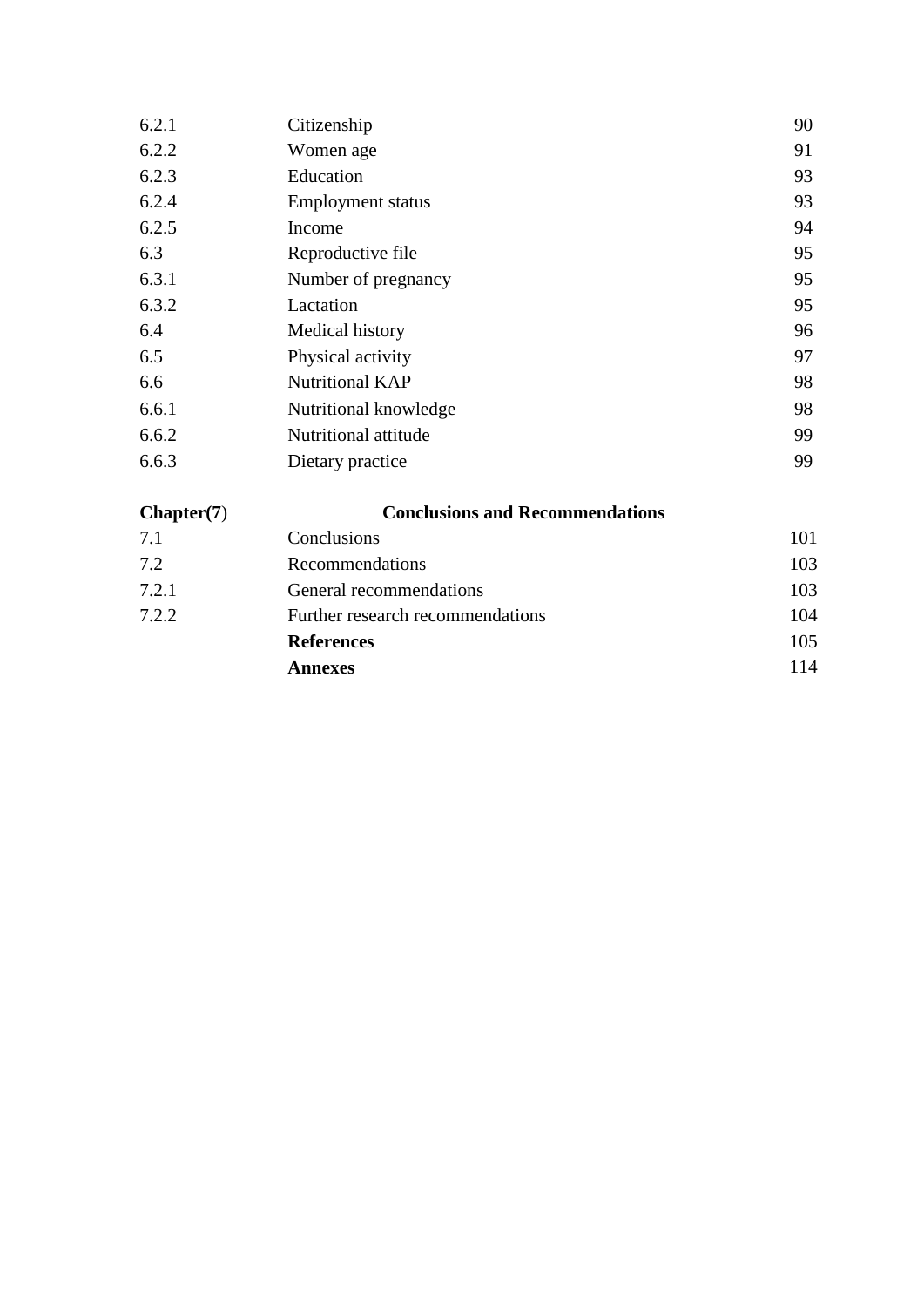### **List of Tables**

| NO.  | <b>Table</b>                                                           | page |
|------|------------------------------------------------------------------------|------|
|      | Summary table of socio-demographic characteristics of the study        |      |
| 5.1  | population                                                             | 50   |
| 5.2  | Summary table of selected maternal variables                           | 55   |
| 5.3  | Summary table of selected medical variables                            | 57   |
| 5.4  | Distribution of nutritional knowledge score according to groups        | 59   |
| 5.5  | Distribution of nutritional knowledge level according to groups        | 59   |
| 5.6  | Summary table of dietary behaviors of the study population             | 61   |
| 5.7  | Summary table of dietary habits among study population                 | 63   |
| 5.8  | Weekly average consumption of food groups                              | 64   |
| 5.9  | Summary table of physical activities variables                         | 65   |
| 5.10 | Distribution of study population by BMI                                | 66   |
| 5.11 | Relationships between obesity and selected socio-demographic variables | 70   |
| 5.12 | Relationships between obesity and selected socio-demographic variables | 71   |
| 5.13 | Relationships between obesity and selected maternal variables          | 73   |
| 5.14 | Relationships between obesity and selected maternal variables          | 75   |
| 5.15 | Relationships between obesity and Use of contraceptive                 | 76   |
| 5.16 | Relationships between obesity and lactation                            | 76   |
| 5.17 | Relationships between obesity and selected medical variables           | 77   |
|      | Relationships between obesity and some variables related to dietary    |      |
| 5.18 | habits                                                                 | 79   |
| 5.19 | Relationships between obesity and Food group consumption               | 82   |
| 5.20 | Relationships between obesity and restaurant foods                     | 84   |
| 5.21 | Relationships between obesity and nutritional Knowledge                | 84   |
| 5.22 | Women's opinion about their weight status by actual BMI                | 85   |
| 5.23 | Women attitudes toward their weight                                    | 85   |
|      | Women opinion about their diet size compared with their actual weight  |      |
| 5.24 | status                                                                 | 86   |
| 5.25 | Relationships between obesity and physical activity                    | 87   |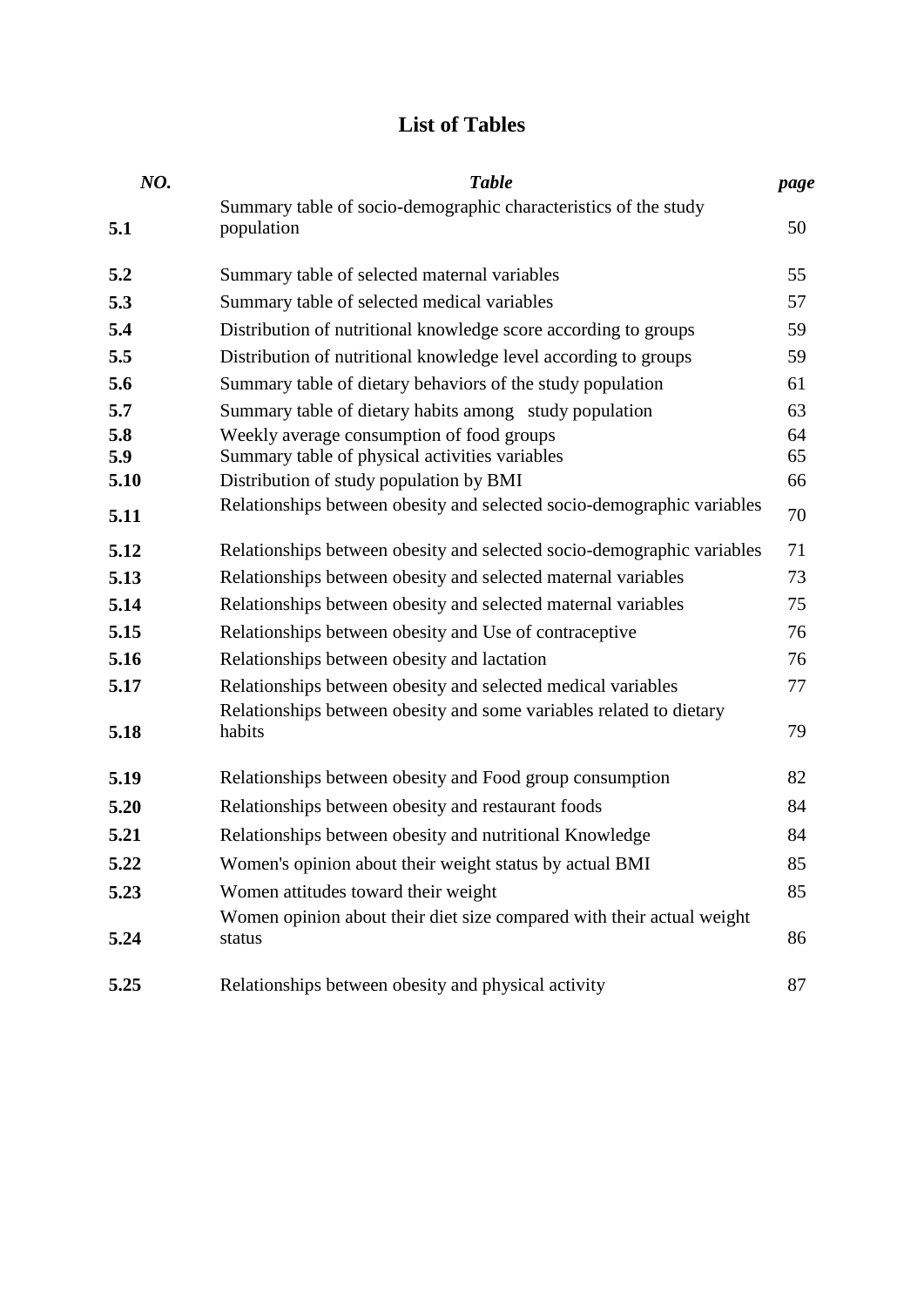## **List of Figures**

| No.  | <b>Figure</b>                                                                  | Page |
|------|--------------------------------------------------------------------------------|------|
| 5.1  | Distribution of study population by provinces                                  | 51   |
| 5.2  | Distribution of study population by citizenships                               | 51   |
| 5.3  | Distribution of study population by educational levels                         | 52   |
| 5.4  | Distribution of study population by age                                        | 52   |
| 5.5  | Distribution of study population by work status                                | 53   |
| 5.6  | Distribution of study population by family type                                | 53   |
| 5.7  | Distribution of study population by average monthly income                     | 54   |
| 5.8  | Distribution of study population by age at marriage and first<br>pregnancy     | 56   |
| 5.9  | Distribution of study population by type of contraceptive used                 | 57   |
| 5.10 | Distribution of study population who has chronic disease and obese<br>relative | 58   |
| 5.11 | Percentage of women according to the level of nutritional<br>awareness         | 60   |
| 5.12 | Women's opinion about their weight status before and after<br>marriage         | 62   |
| 5.13 | Distribution of study population by obesity status                             | 66   |
| 5.14 | Distribution of BMI by residential status                                      | 67   |
| 5.15 | Distribution of overweight and obesity by governorates                         | 68   |
| 5.16 | Distribution of the women obesity status by educational level                  | 72   |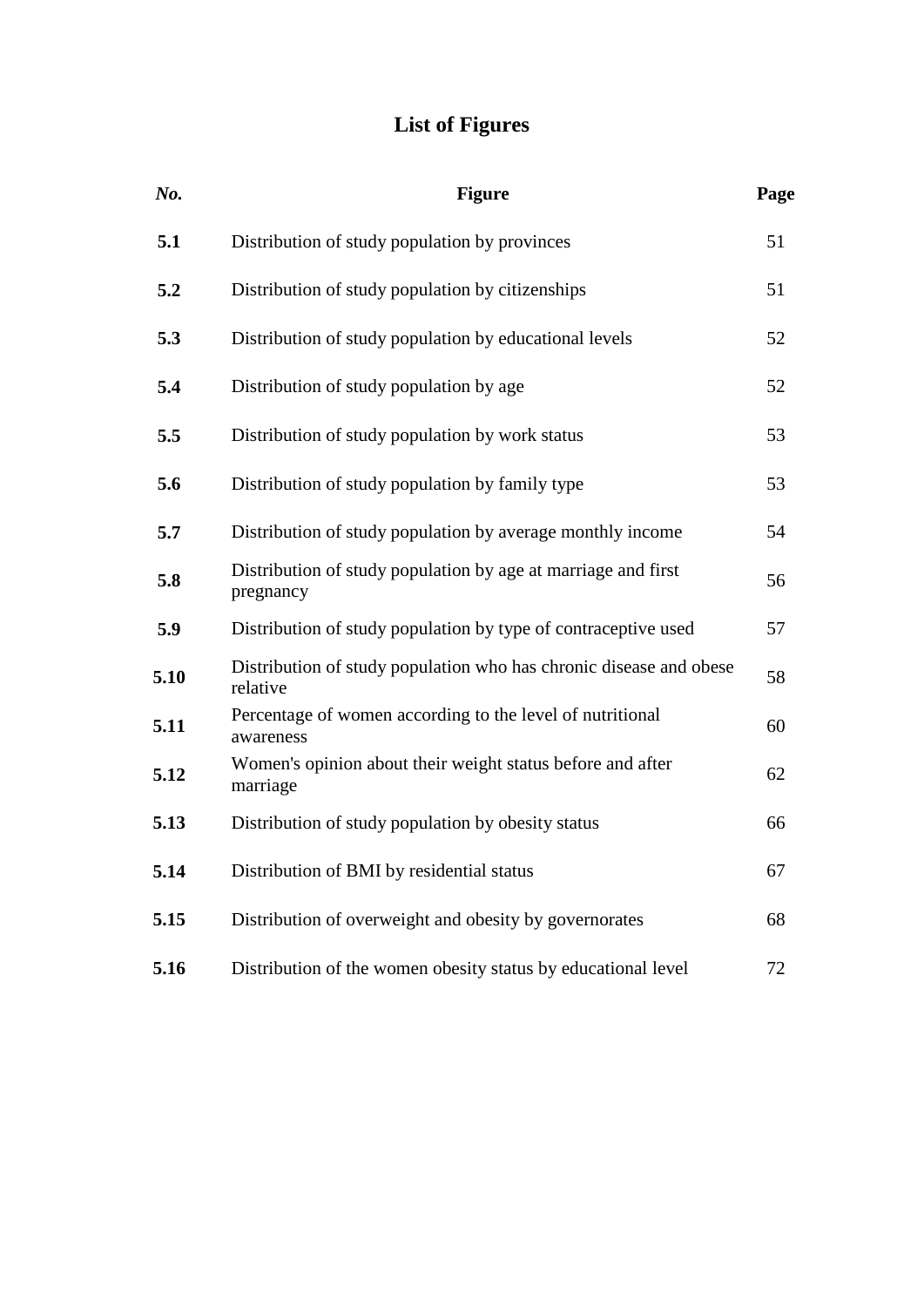# **List of Annexes**

| No.                     | <b>Annex</b>                                              | Page |
|-------------------------|-----------------------------------------------------------|------|
| $\mathbf{1}$            | Map of Palestine                                          | 114  |
| $\overline{2}$          | Map of Gaza Strip                                         | 115  |
| $\mathbf{3}$            | Distribution of population by age group and sex Palestine | 116  |
| $\overline{\mathbf{4}}$ | WHO classification of obesity by BMI                      | 117  |
| 5                       | The sample size by using Epi-info program                 | 118  |
| 6                       | Distribution of proportional sample                       | 119  |
| 7                       | Consent form                                              | 120  |
| 8                       | <b>Interview Questionnaire</b>                            | 122  |
| $\boldsymbol{9}$        | Helsinki committee approval letter                        | 135  |
| <b>10</b>               | Ministry of health permission letter                      | 136  |
| 11                      | UNRWA permission letter                                   | 137  |
| 12                      | List of Expert names                                      | 138  |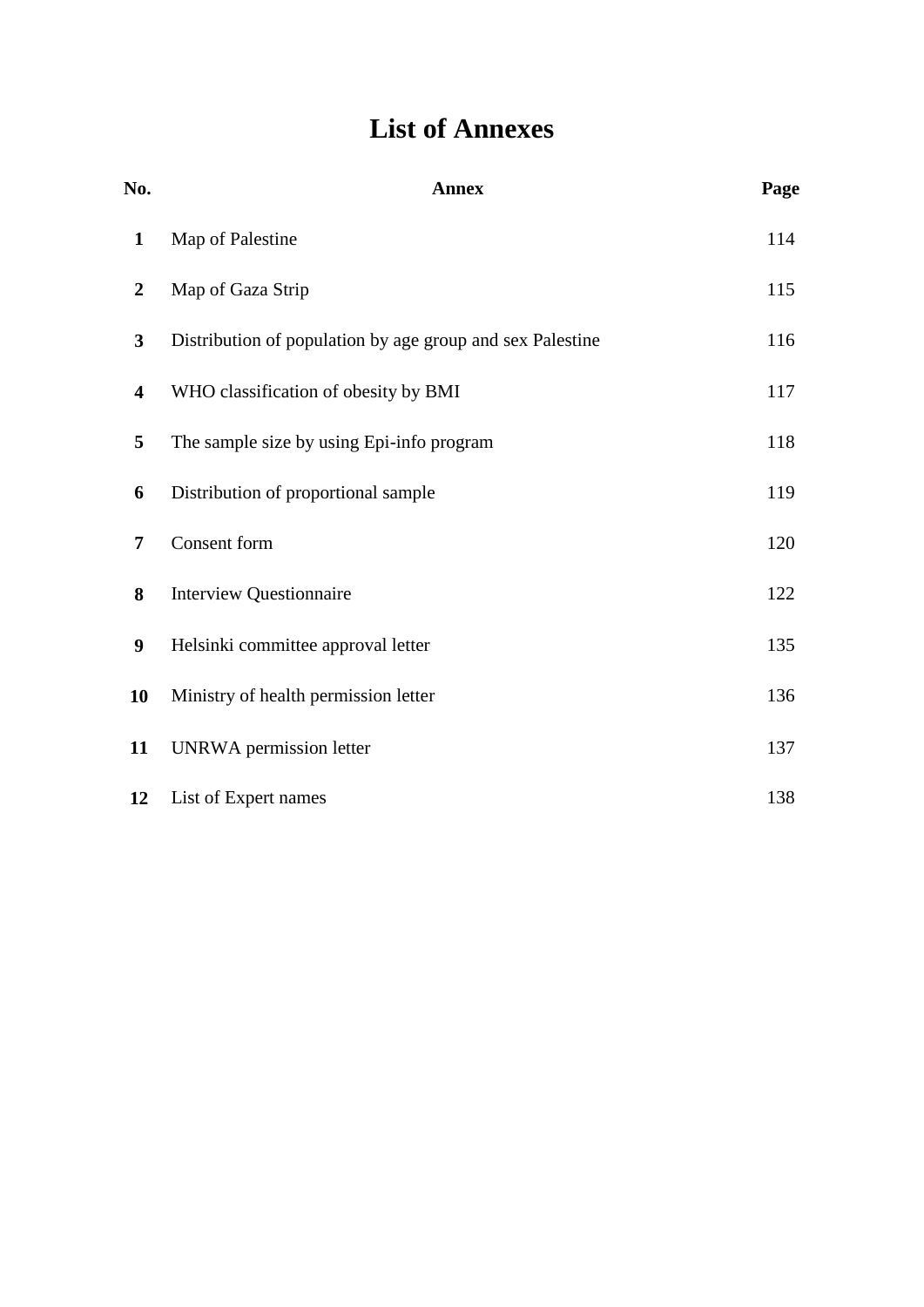# **Abbreviations**

| <b>ANOVA</b> | Analysis of Variance                           |
|--------------|------------------------------------------------|
| BMI          | <b>Body Mass Index</b>                         |
| <b>CDC</b>   | Center of Disease Control and Prevention       |
| <b>CHD</b>   | <b>Cardiac Heart Diseases</b>                  |
| CI           | Confidence Interval                            |
| CM           | Centimeters                                    |
| <b>DALY</b>  | Disability adjusted life years                 |
| <b>DM</b>    | <b>Diabetes Mellitus</b>                       |
| <b>EMRO</b>  | Eastern Mediterranean Region Office            |
| Epi-info     | Epidemiological Information program            |
| <b>GDP</b>   | <b>Gross Domestic Product</b>                  |
| <b>GNP</b>   | <b>Gross National Product</b>                  |
| <b>ICN</b>   | <b>International Center of Nursing</b>         |
| <b>IMR</b>   | <b>Infant Mortality Rate</b>                   |
| <b>IUD</b>   | <b>Intra Uterine Device</b>                    |
| KG           | kilogram                                       |
| <b>LBW</b>   | Low Birth Weight                               |
| <b>MCH</b>   | Mother and Child Health                        |
| <b>MOH</b>   | Ministry Of Health                             |
| <b>NGOs</b>  | Non Governmental Organizations                 |
| <b>NIS</b>   | New Israeli Sheqalim                           |
| <b>OA</b>    | Osteoarthritis                                 |
| <b>OR</b>    | <b>Odds Ratio</b>                              |
| <b>PCBS</b>  | <b>Palestinian Center Bureau Of Statistics</b> |
| <b>PHC</b>   | Primary Health Center                          |
| <b>SD</b>    | <b>Standard Deviation</b>                      |
| <b>SES</b>   | Socio-economic status                          |
| <b>SPSS</b>  | <b>Statistical Package for Social Science</b>  |
| TV           | Television                                     |
| <b>UNRWA</b> | <b>United Nation Relief And Work Agency</b>    |
| <b>WHO</b>   | World Health Organization                      |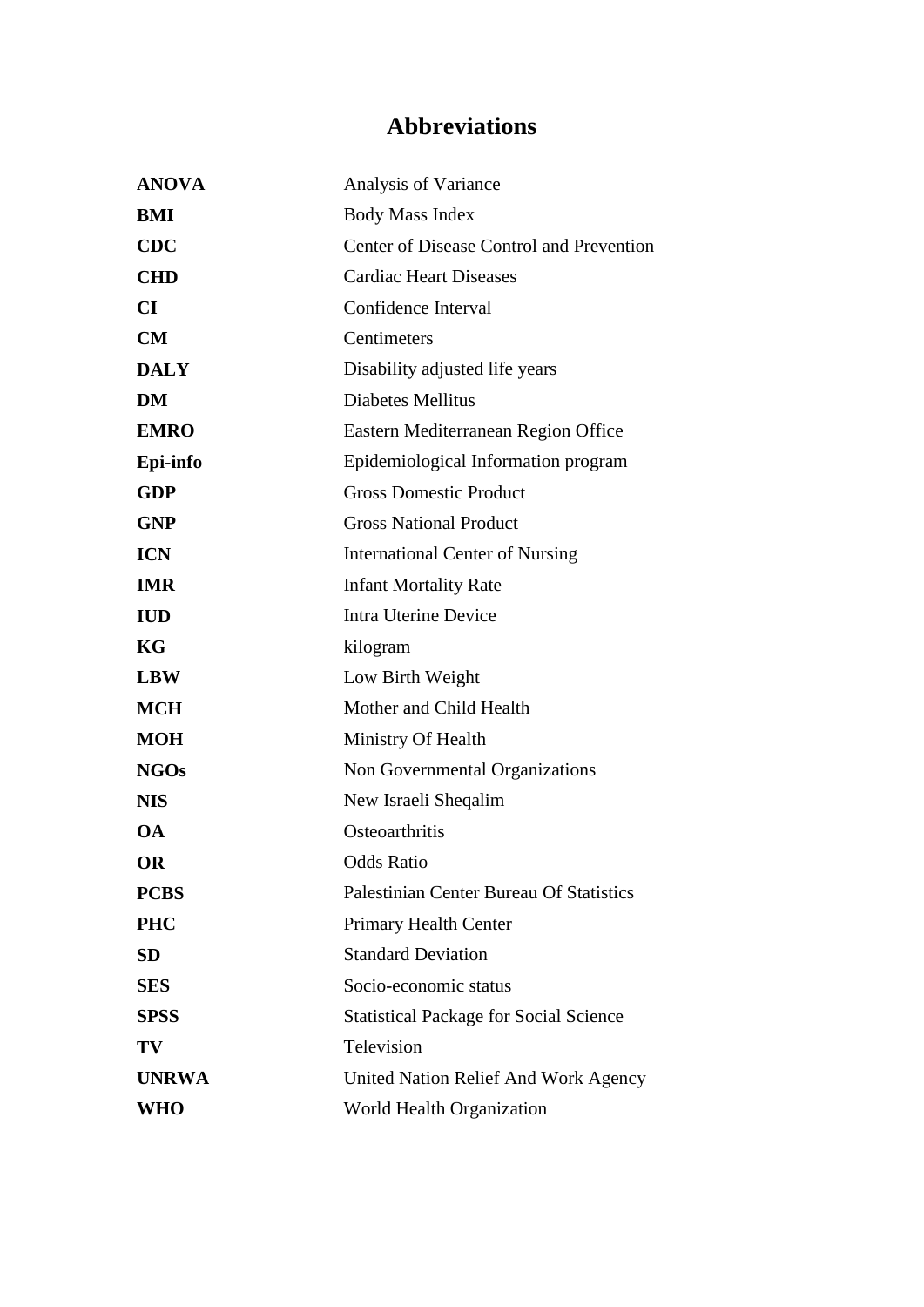### **Definition of terms:**

### **Women**

Women in this study referees to the married lady who are not pregnant, utilize MOH and UNRWA mother and child health clinics and filled questionnaire.

### **Poverty line:**

Palestinian Central Bureau of Statistics (PCBS) estimated the poverty line for the year 2006 to be 2,143 New Israeli Sheqalim (NIS) for a household composed of two adults and four children (PCBS, 2006).

### **Socioeconomic status:**

A term referring to prestige-based measures of socioeconomic position, as determined by rankings in a social hierarchy, Measures of SES are typically a composite of occupation, education, income, location of residence

### **Body mass index**

Define as A measurement of the relative percentages of fat and muscle mass in the human body, in which mass in kilograms is divided by height in meters squared and the result used as an index of obesity (WHO, 2002)

### **Classification of BMI According to World Health Organization (WHO):**

| <b>Underweight:</b> $\langle 18.5 \text{ BMI (kg/m2)} \rangle$ |
|----------------------------------------------------------------|
| Normal weight: $18.5 - 24.9$ BMI (kg/m2)                       |
| 25 - 29.9 BMI (kg/m2)                                          |
| $\geq$ 30 BMI (kg/m2)                                          |
| Morbid obesity: $> 40.0$ BMI (kg/m2)                           |
|                                                                |